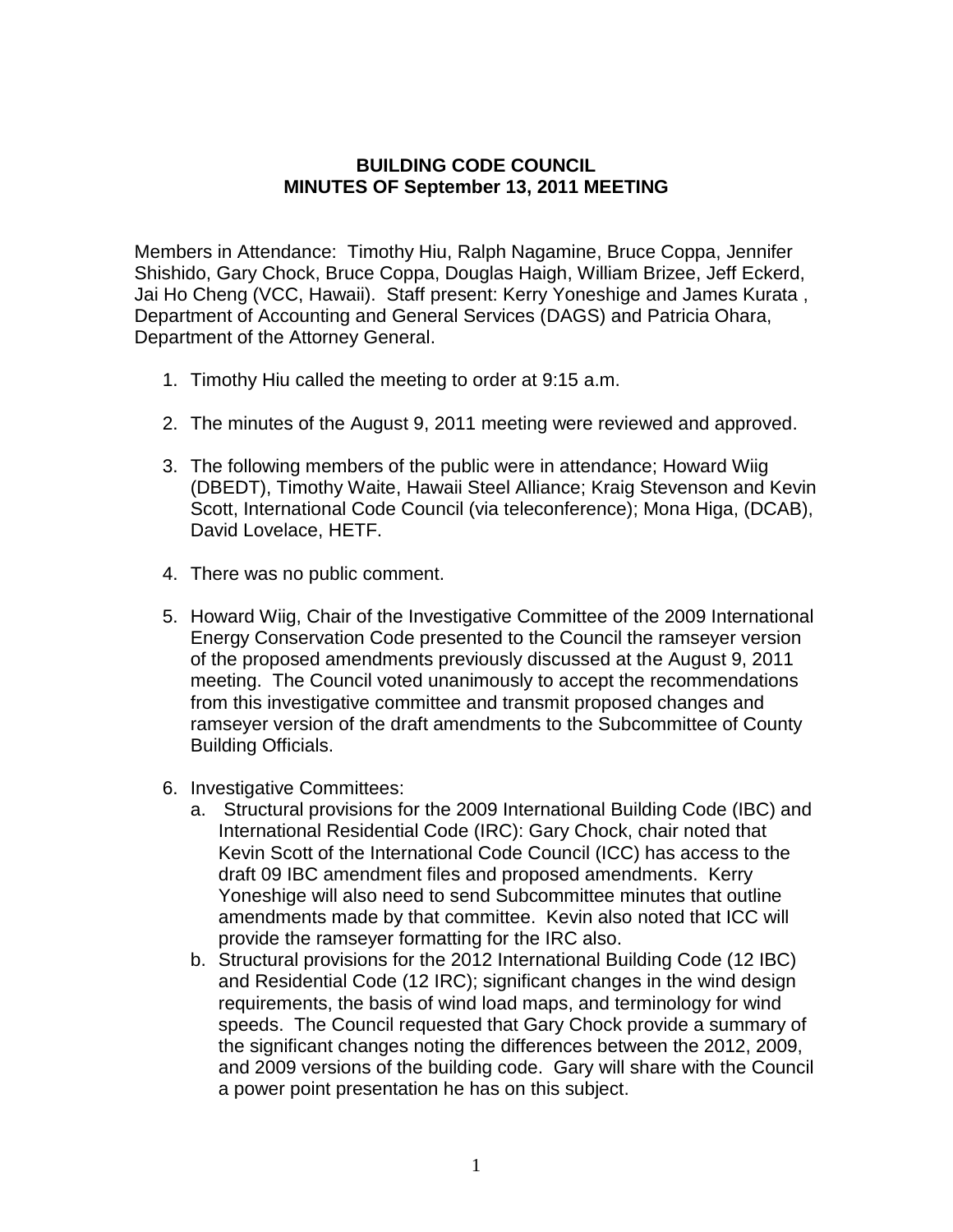- c. 2009 IBC, IRC, and International Existing Building Code (IEBC); William Brizee, chair noted that the committee reviewed the IEBC and recommended that the adoption of this code not be pursued. The Council Chair accepted the recommendation and since the objectives of this investigative committee has been completed, this committee is terminated.
- d. 2012 IEBC and IRC; new committee formed to be chaired by William Brizee.
- e. 2012 IBC; Committee chair Tim Hiu will work with William Brizee on the membership for this committee
- f. Elevator codes; Jennifer Shishido, chair reported that she will be working on the proposed administrative rules as a result of the hiring of an employee to address workload issues.

Ms. Shishido then asked about the status of code adoptions by the counties. It was decided that the a new agenda item would be added for updates on the county codes adopted. The counties also provided a code adoption status:

- 1. Hawaii; NEC and UPC, effective November 15, 2011, 2006 IECC, effective October 2006, 2006 IBC targeted for January 2012
- 2. Maui; 1997 UBC, 1991 UPC, 2008 NEC, 2006 IECC, current codes; 2006 IBC and UPC with corporation counsel.
- 3. Kauai; 2003 IBC, 2003 IRC, 2008 NEC, 2009 IECC, current codes; 2006 IBC 2006 IRC, and 2006 UPC expected to be adopted in early 2012
- 4. Oahu; 2008 NEC, 97 UPC, 2003 IBC, 2003 IRC, 2006 IECC, current codes; 2006 UPC and 2006 IBC seeking public comment and expect to transmit to the corporation counsel in a month
- g. A/C ventilation; Jeff Eckert, chair noted that the draft administrative rules are at the Governor's office seeking approval to proceed to public hearing
- h. 2009 UPC; no report, Doug Haigh requested that the Department of Health send a representative from the Waste Water Branch to report on the status on the adoption of grey water rules from the 2006 UPC.
- i. 2009 IECC; With the acceptance of the proposed amendments from this committee, the Council Chair terminated this committee.
- j. 2012 IECC; no report
- k. 2009 State Fire Code; Lloyd Rogers reported for the committee chair, investigative committee is finalizing proposed amendments and will submit it to the State Fire Council for review and decision.
- l. Training on State Building Codes; no report, Dough Haigh did announce that Kauai County will be having a two day seminar on the 2006 IBC for inspectors and the other counties are invited.
- m. Fenestration exemption template; Committee terminated as the template is now available on the Council's website.